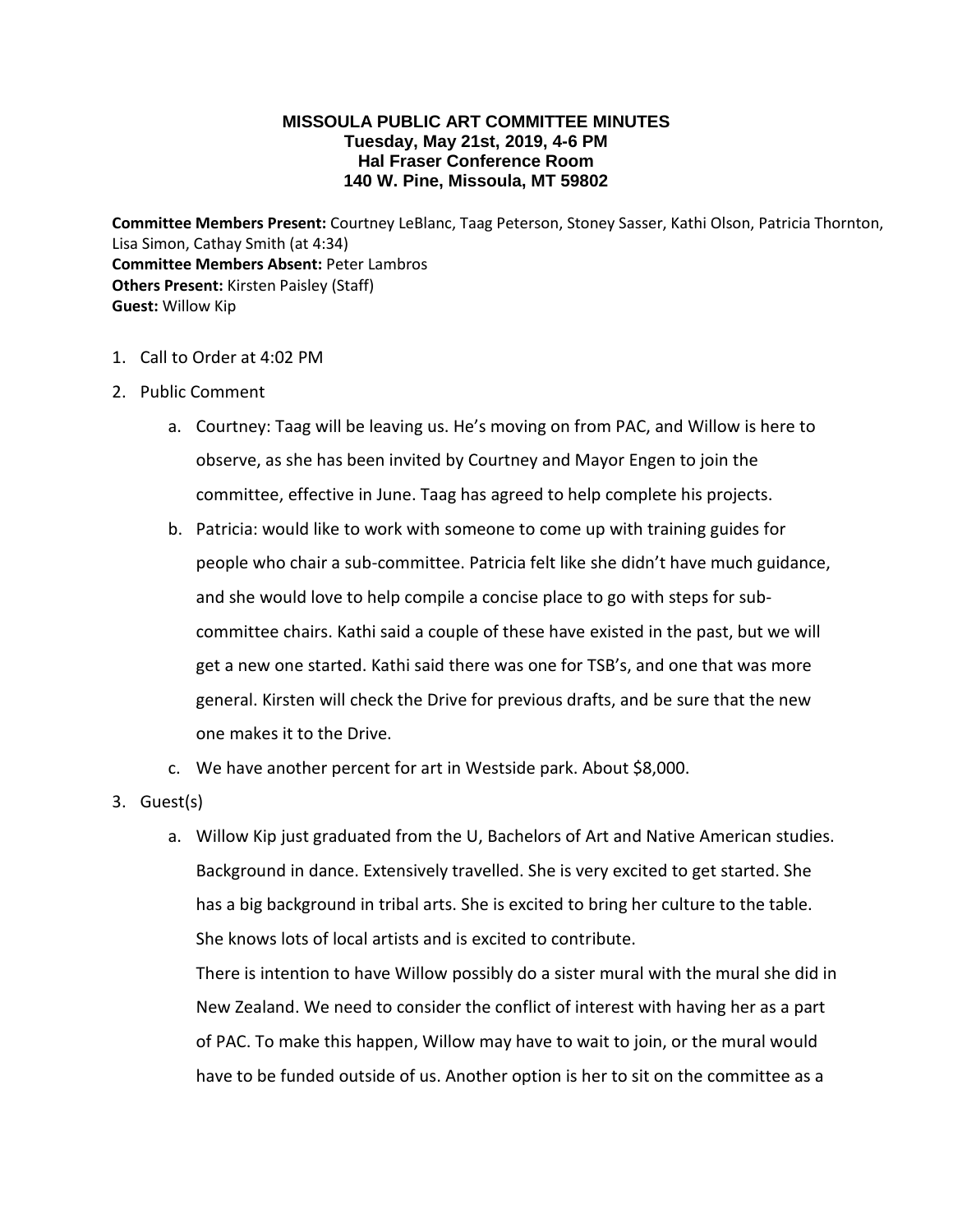guest. Whatever Willow ends up deciding, the committee is excited to work with Willow. She looks forward to siting in as a guest for the time being. Stoney raised the question if money for Willow came more through Arts Missoula and Tom Benson, would that help? Courtney and Kathi noted that that would be doable, but difficult. Though the idea is Tom's, the public art piece would still be through us.

- 4. Approval of Minutes
	- a. April 2019 Minutes
		- i. To be review at the June meeting
	- b. Van Buren mural selection.
		- i. Acknowledged
- 5. New Hire Updates Courtney/Kirsten
	- a. Started April 29. Wading through questions. Jumped right into the Van Buren project. Types very fast. Learning so much! Excited to be joining!
- 6. Van Buren Soil Wall Mural Kathi, Patricia
	- a. Signing of the contract is happening tomorrow at 2. We're going to see if we can get an extension for the deadline of completion.
	- b. We will go ahead with signing for tomorrow, and if we get an extension, we will just have to amend the contract.
	- c. Taag: did we have any further conversation with Lillian about the filler for the wall to smooth the surface? Patricia: She found the product she wanted to use the smooth the wall. She's concerned with timeline for getting these materials. Lillian is planning to use sakrete. She's prepared to do that and is very excited about the wall being sealed by the DOT.
	- d. Stoney is wondering if we have a volunteer list that could help with knocking out the sakrete covering the wall. Some of the High School kids need volunteer hours. Kathi noted if we have volunteers we have to talk to Jim Nugent to make sure there are no problems with insurance.
- 7. Traffic Signal Box & Public Art Guide Update Kathi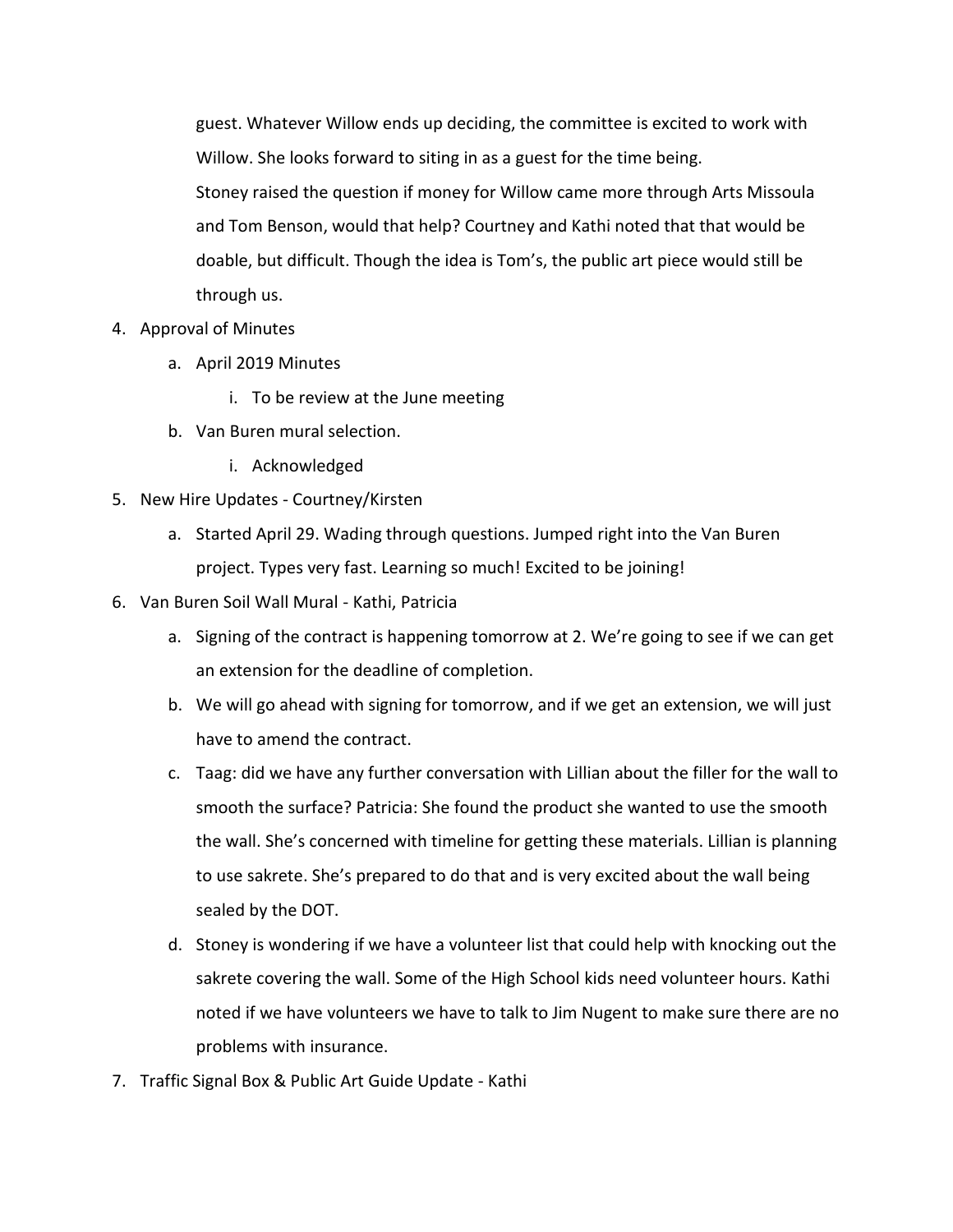- a. Everything is ready to go with the approval of the new dates. Art call would go out soo. Artists informational meeting set for June 4, submittable deadline July 19, Finalists announced July 26, final interviews July 30 – August 1, commissions awarded August 2, installation August 30 – September 4, 2019. Pieces to be reviewed September 5, and dedicated at First Friday on September 6. We received money from the MDA as well as private donors. Currently officially we have plans for 3 boxes.
- b. Courtney: Scott yesterday said he has not seen this money yet. He's only seen money for 1 thus far. Kathi: They can transfer it at the same time that they are transferring money for the Van Buren Mural. This was a Becca thing. Courtney will update Scott.
- c. We let the artists propose their materials, otherwise we have the approved materials. If they want to paint the base, they must use extra clear coat. We already have excited applicants. Kirsten will create the submittable post with Kathi's guidance.
- d. We were going to do an artist data base through out site. We need to take a look at our artists registry and make sure those are in the same place and that all those artists are being contacted. Currently the city owns this large list. Should we have artists register through the PAC website? Currently everybody gets that art call. Courtney and Kirsten will look into this.
- e. Stoney makes the motion to approve. Lisa seconds it. Art call has been approved for immediate release per Kathi/Kirsten.
- 8. Flagship/Parking Commission Mural Wall Courtney/Kathi
	- a. Courtney received an email from Nicole Mitchell asking if they could do a meaningful mural. Melissa works for Flagship and will oversee the project. Tiffany from the Parking commission wanted to do a Mural on the stairs down to the Market. They have \$1,000 for the project. It will be painted by kids, but overseen by Melissa. June 19, is the meeting for design approval. This is a great first project with the Parking Commission, and we're hoping we can keep this relationship going to put public art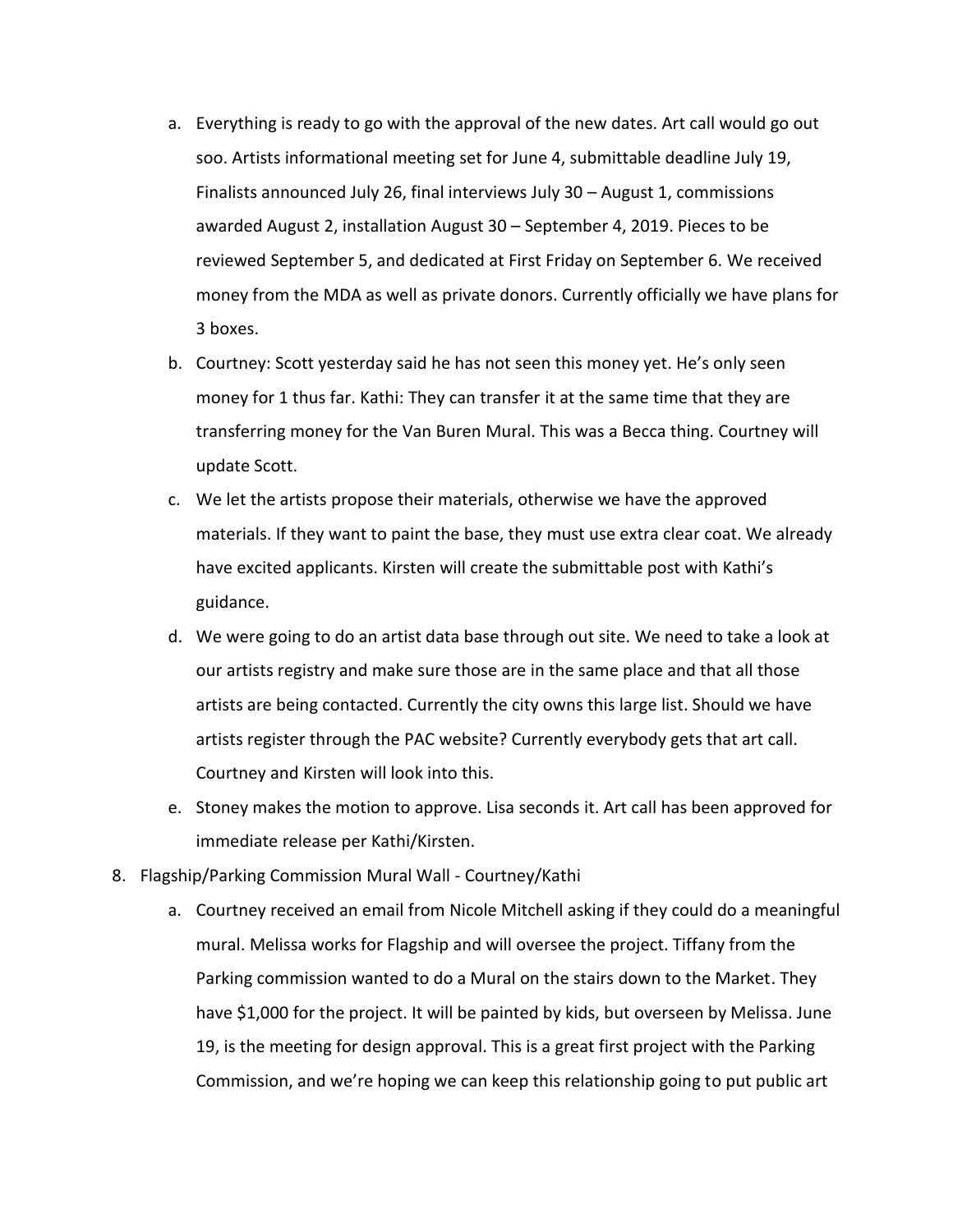on more of their great surfaces. Kids of all ages will be behind the piece. Great PR for everyone! We're connecting the dots between the Parking Commission and Flagship. We'll do the contract, selection, and help with design approval. We'll get cones to help section it off.

- 9. Airport Mural Project Kathi
	- a. We talked at the last meeting with them currently they're trying to figure out financing for this project. We think vinyl panels will work best. They can't have artists in that area working. These containers will be in the walkways to/from the airport. The walls are in tough shape. They are deciding if they want to chose artists or a group of artists.
	- b. Kathi talked to them about doing a piece in the airline's printed materials about the art. Plaques with artist info as well by the pieces.
	- c. Next steps are to hear from the airport on how they want to approach this. Hopefully in the next 2 weeks.
	- d. Courtney and Kathi have both been very realistic with them in that artists need to be paid.
	- e. Past Marketing Directors at the airport wanted to hire people themselves. The current Marketing Director seems keener to working with us on projects like this.

10. Montana Rail Link Percent for Art Project - Taag

- a. Talked to Matt yesterday. Materials have been purchased. The price of aluminum has been going up. He's halfway through building the sculpture. Still on schedule. He doesn't have a date yet to arrive, but he'll have that by early June. Taag reached out to Chris and Annette, there were no blackout dates for installation. They talked in the last meeting, if there were things they wanted to do to tie into this piece. They have not reached back out about anything to tie in currently.
- b. Courtney: Franklin Park BBQ, there is an annual gathering. There has not yet been a date determined. Patricia is thinking they usually do this at the Fort. The committee needs to work with Parks & Rec. Courtney will reach out to check on this date.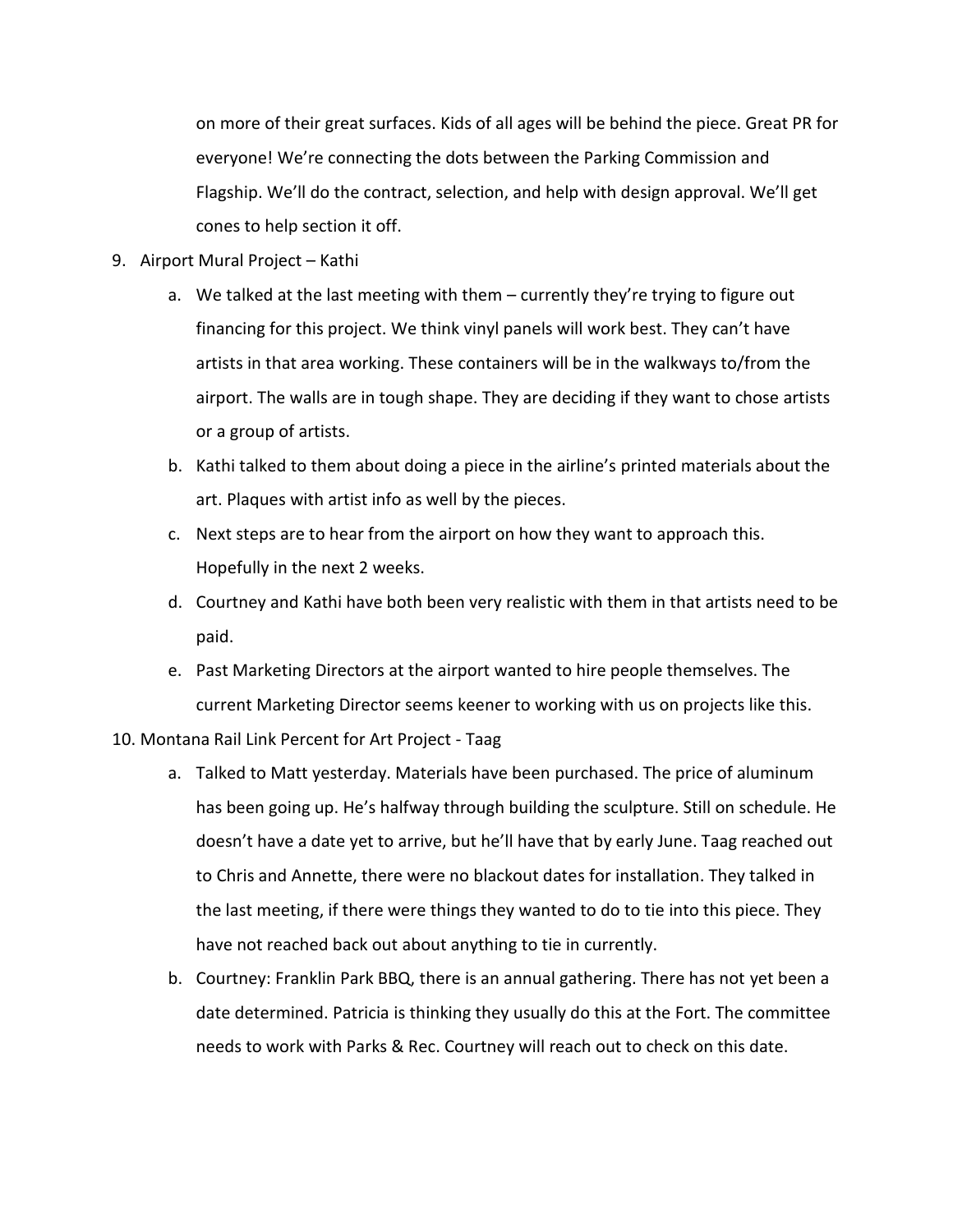- c. They are doing a soft opening soon, and then a grand opening in July. Courtney got the feeling that they wanted to do the grand opening regardless of when the piece is installed. She will revisit with them to make sure we are on the same page as Chris, Annette and Donna. Courtney will also update them that Taag is leaving them committee, and they can communicate with Courtney.
- d. Taag will send PR info to Kirsten so we can get that out. Taag will see this project at least through installation. He will keep us updated on dates.
- e. Stoney: With Taag leaving, he has so much knowledge about installation of larger pieces. How do we not lose that valuable information?
- f. Taag: as far as boots on the ground, somebody is going to have to do that. Rely on the artist. Rely on Kathi's institutional knowledge. One of the reasons he came onto the committee is because it interests him. We'll need some support and will have to lobby for someone to replace Taag's work on the committee.
- g. Kathi: Talking about checklists and writing guidelines, we need to start one for sculpture installation. There are so many steps. Maybe Taag can create a checklist like this?
- 11. Yearly Goals and budget Lisa
	- a. 2019 goals are below. We were going to do a session with Kia.
	- b. Moving forward with that idea, we're going to discuss these in June's meeting. June's entire agenda will be discussing these goals. This meeting will still be open. We can defer them until later if they want to speak. Kia does not need to attend, she can if we would like her to. Peter said he could also attend.
	- c. We need to look at our past goals, and then think about where we want to go in the next 2-3 years.
	- d. 2 questions: If you had \$3,000 to spend, how? If you had \$20,000 to spend, how?
	- e. Lisa will send these questions out, please come with answers prepared and ready at the June meeting.
	- f. Courtney will look at how to structure that time for the June meeting.
	- g. Peter to possibly facilitate. Courtney will contact him.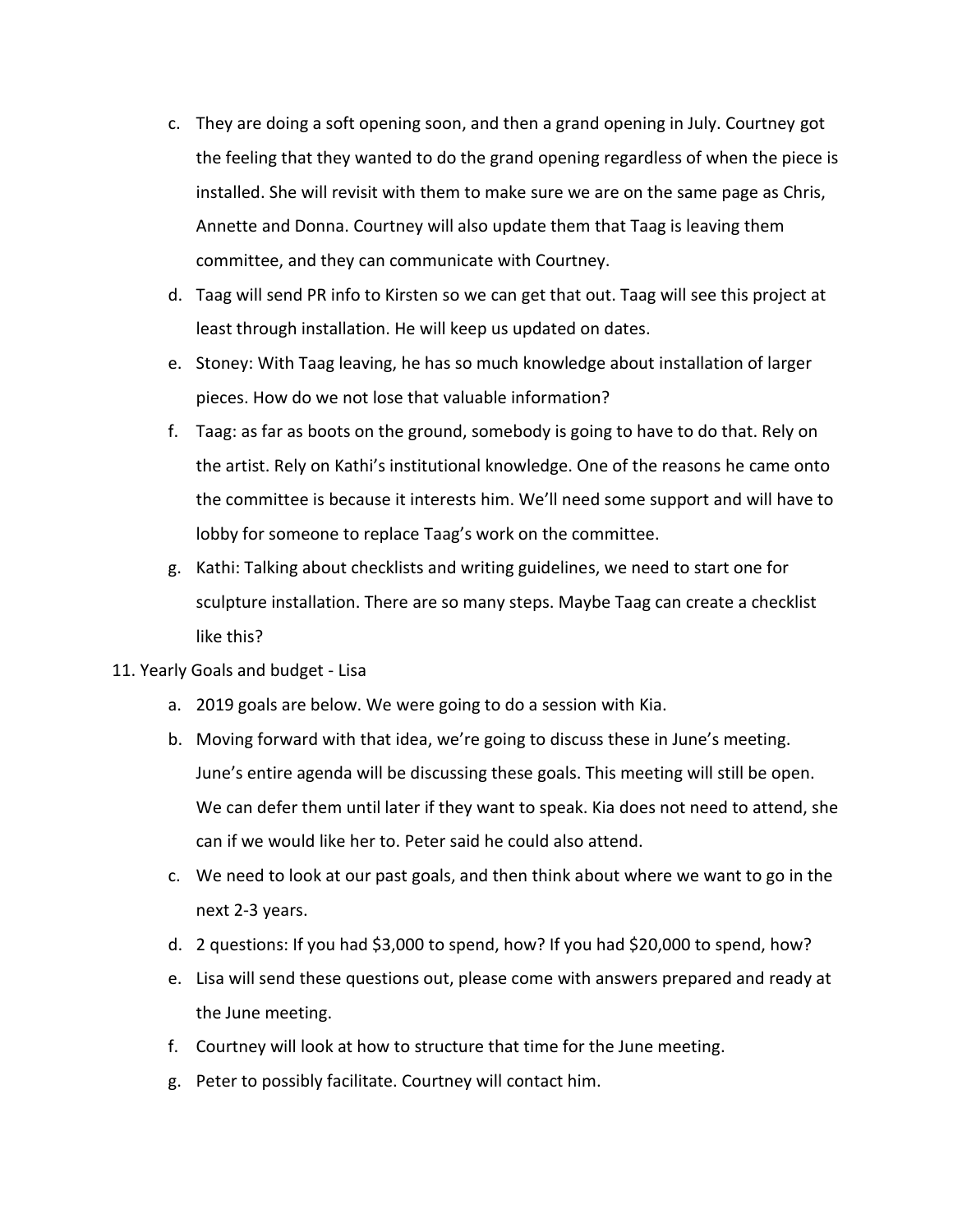- h. Lisa will send out instructions to all for voting on our goals at the next meeting.
- i. We have a few spaces that are possibilities. Kirsten and Courtney will decide location and update the PAC. Everyone can bring drinks/snacks.
- j. If you will not be at the meeting, please email your answers to Kirsten and appoint a proxy.
- k. Maybe we should make the amounts \$5,000 and \$20,000? Lisa will give a few options. Kathi noted that we would like to strive for a realistic amount of money. We regularly want to have higher-level art.
- 12. Stoney's Performing Artist Project Idea Stoney
	- a. We're going to change the name. If we call it "Performative Art Project" it may throw some potential people off. Community engaged/performance-based art works. When the art call goes out we want people based in performance-based mediums to be encouraged to submit. Let's go with "Performance-based Public Art Project"
	- b. Sally Jo Beck from MASC is our first partner for June. They're all set to be going around as a roving circus troupe. We're skipping July. Stoney has feelers out for August and September.
	- c. Courtney needs contacts and contract info. We need to email Jim to make a contract for that. We need that signed ASAP to get the funds dispersed for this project.
	- d. Kathi: to keep it simple. Maybe this could be a hiring situation where they invoice us for \$600. We could general contract them out, and then they could invoice us. Courtney will connect with Jim. If we can hire them out, we could do this for the other performers – we'll have July to figure out if this is the best method. In the future months it might be multiple people not together in 1 organization. For the first few months it may be easier to go with 1 organization. MASC is insured.
	- e. Patricia: Where is funding coming from? Courtney: 600/month. Funded by us. The pilot is through the end of the year with a budget of \$1800.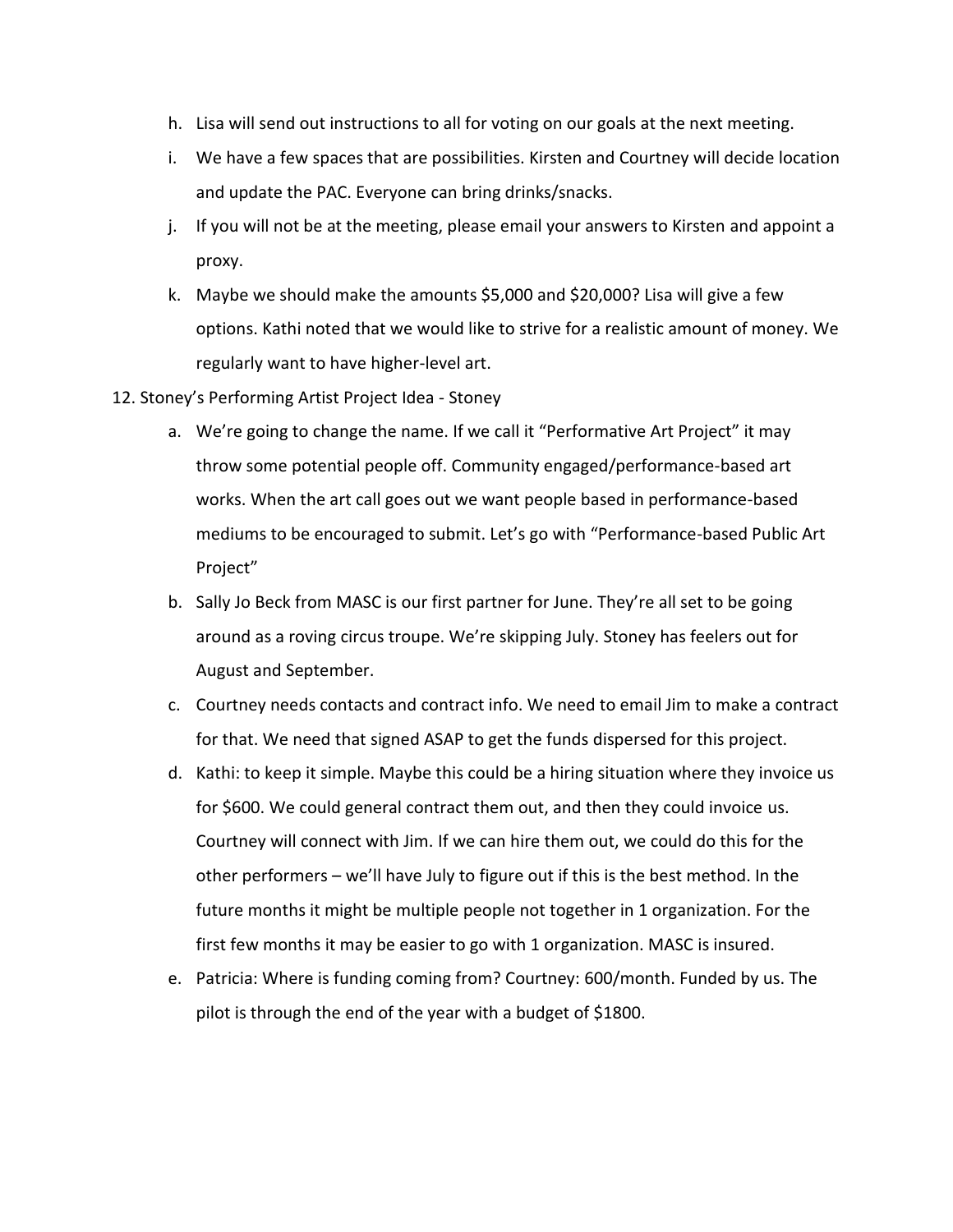- f. This was intended to not be such a big-ticket item. We wanted to fund performance art as public art – something we don't do as often. MASC will be going around on First Friday as PR for us.
- g. PR: we need to reach out to the Missoulian etc. Sally is going to get back with Stoney on some Marketing. Kirsten can send out a Press Release/ Social Media Blast/ FB event. Stoney will get this info to Kirsten.
- 13. UofM Pilot Program Courtney
	- a. We can't find the signed contracts for the UM Pilot program. University students are taking their art down. We will make amendments to the contract. Courtney is going to take a day off and go to the University to talk to them about breach of contracts.
- 14. Lighting for Perseverance & Passage Update- Taag
	- a. It's going to happen. Jason, our advisor, had located wholesale pricing on fixtures. Those wholesalers have decided they will not provide that discount. Taag is working with an electrical contractor and see if we can stay in budget. Taag will stick with this project through completion.
	- b. Courtney and Kathi have discussed Taag being a subcommittee member for this project because he is so close to the project. It would be a shame to lose progress with this. Taag can let us know if he needs support.
	- c. The fixtures alone will be costing about \$12,000. We're currently on track to still stay in budget. Taag has been in communication with the artist.
	- d. Taag and Kathi will be sure that reclaiming the lawn goes smoothly.
- 15. Announcements, News, or Upcoming Events
	- a. Kathi: Please take the City of Missoula Public Art Guides! Pass them out! It's bigger than before. The ads go to the Missoulian. We have a publication that does tons for us. This is the #1 brochure that goes out at the airport! We have included what is in the guide on the front. The Missoulian did a great job.
- 16. Comments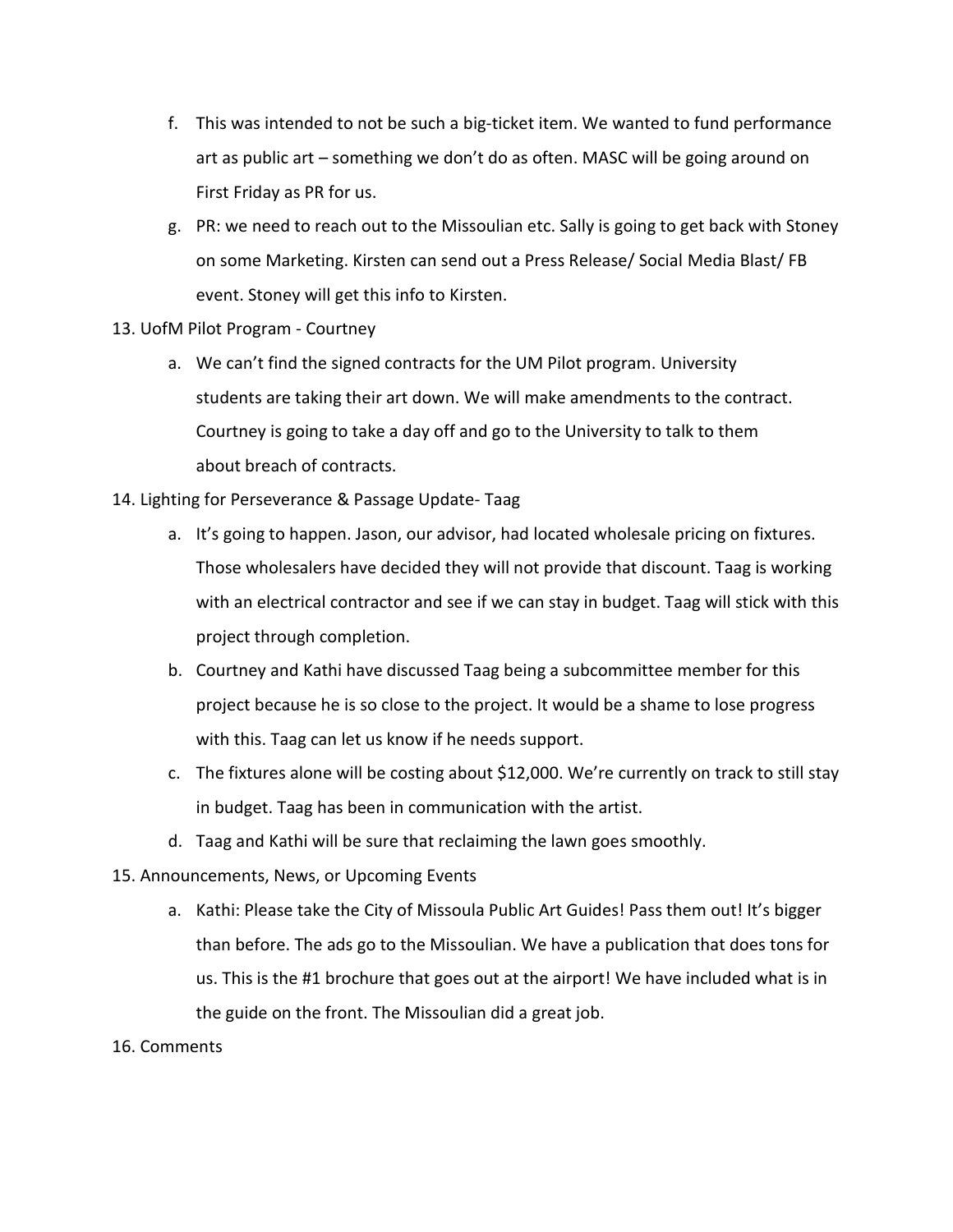a. Sad note: One of the TSB's got graffitied, but it was cleaned right away. The city graffiti team calls us and they clean it. The city graffiti guys painted gray over the word. So now we need to reach out to the artist to get the side replaced.

17. Adjournment at 5:31 PM

**The City makes reasonable accommodations for any known disability that may interfere with a person's ability to participate in this meeting. People needing assistance should provide advanced notice to allow adequate time to make needed arrangements. Please call Heidi Bakula at (406) 552-6003 or write her at Mayor's office, 435 Ryman, Missoula, MT 59802 to make the request known.** 

## **STRATEGIC PLANNING GOALS 2017-2019**

**Mission: The Public Art Committee affirms the city's role as an advocate to public art, fosters and enriches the aesthetic of the City of Missoula, values and promotes the contributions of artists to the community and furthers the objectives of Missoula City Ordinance 3221.** 

**Vision: The Public Art Committee envisions a community where art and artists are valued, and where public art is integrated into the fabric of our place, and enhances the quality of life of its citizens.** 

**YEAR 1-2017 Outreach and Awareness** A. Create monthly marketing PSAs B. Improve website C. Begin public art education for artists D. Make quarterly reports to council E. Establish a more formal connection to U of M art department F. Engage in community feedback

**Governance** A. Actively invite native representation onto committee B. Bring accounting and professional reporting to council C. Create annual planning and follow plan D. Create a catalogue and condition report E. Intentional use of staff and chair time

**Quality** A. Increase art call submissions

**Fundraising and Project Development** A. Pursue the idea of joining county B. Increase staff time

C. Deepen our relationships to other Public Art Committees for inspiration and funding ideas D. Actively seek out grant funding E. Enrich private/public partnerships

**Projects** A. One big project per year- form committee B. Public Art Guide C. Parking meters D. Lighting for Crossings E. Lighting for Perseverance and Passage F. Traffic Signal Boxes